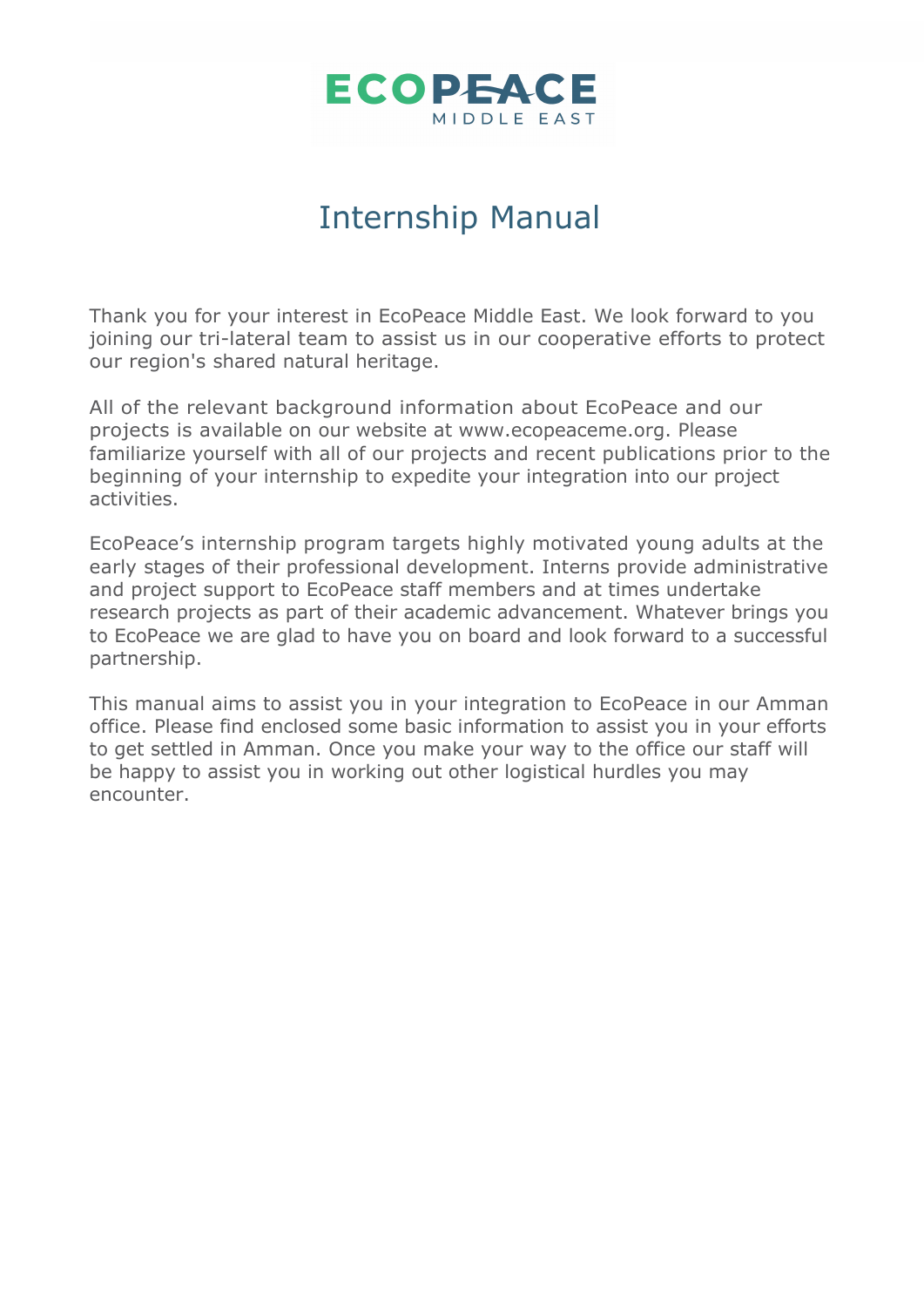

# **Transportation**

#### Arrival at Queen Alia International Airport

Once you pick up your luggage you should make your way to Amman. The quickest way is to use the Airport Taxi, and the cheapest way is to take the bus.

Airport Taxi fare is constant and listed at the Taxi booth at the outer gate according to where you intend to go (about 20 JD to downtown Amman).

#### Amman Inner-City Transportation:

Inside Amman public transportation options include:

1) Buses: Al Mutakamilah Transportation (AutoBus) operates the main bus routes in Amman.You can purchase a smart card at the bus station, which you can use instead of paying coins (0.40JD) every time, and it can be recharged on " l Mahata" bus stations. The smart card can be used only within Amman city buses. You can download the Amman City Bus app that has a comprehensive map of all the bus lines throughout Amman. If you are living in Jabal, Amman or Wiebdeh the 427 bus route passes directly by EcoPeace's office.

2) Careem Taxi and Uber

A very easy way to get a Taxi in Amman, Salt, Irbid and Zarka city by using online Taxi booking. Two main online Taxi booking companies are available 24/7, only you need to download their application on your smart phone by following the links below: Careem Taxi:

https://www.careem.com/amman/node Uber Taxi:

https://newsroom.uber.com/jordan/

3) Private Taxi: The Yellow car. It is advisable to make sure the driver is using the meter,

which always should begin at 0.25JD. You will see a lot of them in Amman's streets. You can get the Yellow Taxi by hailing it on the street.

#### Inter-city

There are three main types of inter-city public transportation in Amman.

1) Buses: if you are looking to visit the north cities (Irbid, Jarash and Ajloun) then you have to take a bus from the bus station of the northern cities, but if you want to visit the south cities then you have to take a bus from the bus station of southern cities (Aqaba, Karak, Tafela and Ma'an).

2) Private Taxi: it is always easy to get a Taxi in Jordan, but between cities road it will be a little costly.

3) Rental Car: If you are going on an extended trip and have a valid license, renting a car is an option for about 30JD a day plus the cost of petrol. Reliable Rent-A-Car in Abdoun is one option.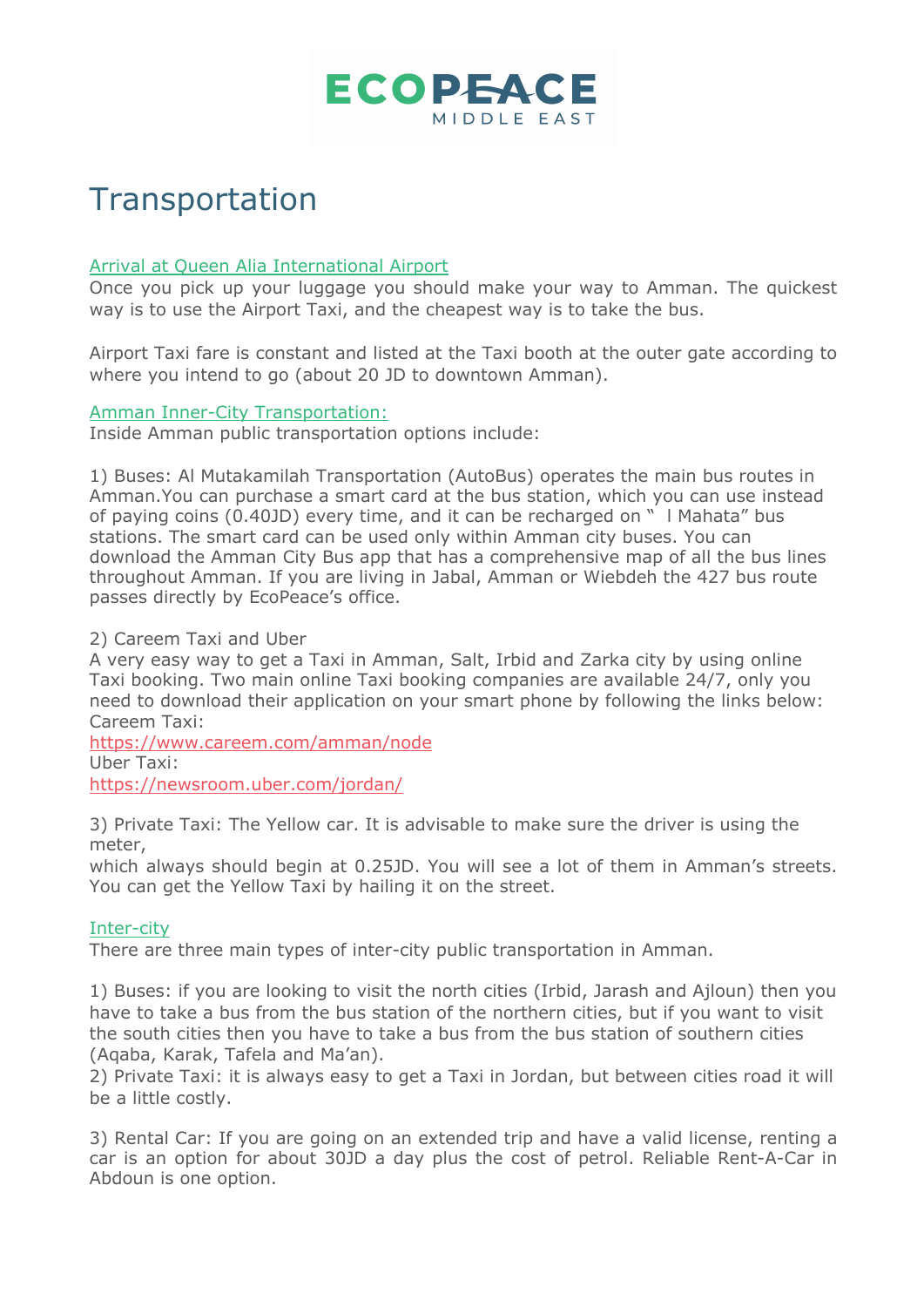

## Accommodation

The neighborhoods that are most convenient are Jabal Amman, Wiebdeh and Shemisani area. f you will be finding housing from abroad, the best way to find an apartment is through Facebook. You can request to join the group forum entitled EXPATS in Amman, where vacancies are posted. There is a lot of turnover in apartments as there are many students and young professionals undertaking internships in Amman.

### Communication

You can purchase a local pre-paid sim card for your phone and smart phone in major all providers' shops. The main companies are Zain: https://www.jo.zain.com/english/consumer/Pages/default.aspx About 13JD for one month, including 4GB of data, messaging and calling After one month it is 9JD to renew, bring the card they gave you with your SIM card  $#$ Orange: https://www.orange.jo/en Umniah: https://www.umniah.com/en/

It is recommended to choose a plan that includes mobile data traffic. This will allow you to use navigation maps that can be very helpful and also being in contact with your family. However, if you choose not to, you can count on Amman Office wi-fi, which is available during the working hours.

## Health Insurance

Keep in mind that you are required to have valid health insurance for the entire duration of your stay as an EcoPeace intern. You will be required to present the insurance policy upon arrival before you get started.

## Practical Information

Workweek: Sunday-Thursday excluding public holidays, 8:30 - 4:30

Important Phone Numbers Police: 991 Ambulance:193 Fire: 199 Information: 1212 Overseas Operator: 1213 Tourist Information Office: 06 - 4642311

Currency

Any exchange office will change money without commission. There are numerous change spots on all major streets in Amman. Credit cards are accepted almost everywhere.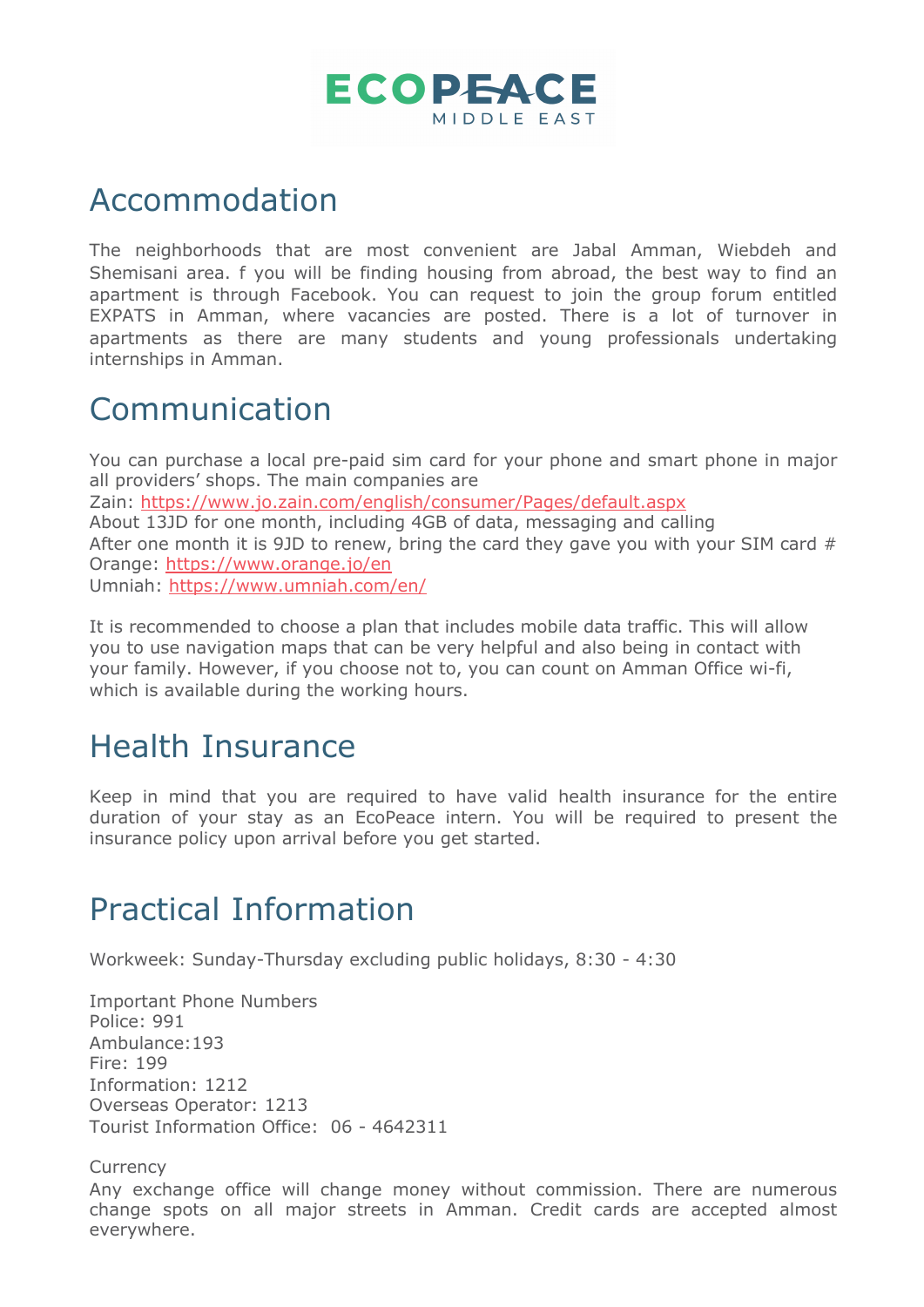#### **ECOPEACE** MIDDLE FAST

Shopping Mecca Mall: http://meccamall.jo/ City Mall: https://www.citymall.jo/ Wast Al Balad: the city downtown.

Medical Assistance Hospitals: Jordan Hospital: http://www.jordan-hospita.com/ Istiklal Hospital: http://istiklalhospital.com/ Jordan University Hospital: http://hospital.ju.edu.jo/medical/juhospital/Home.aspx

Post Office

The phone number for information about postal services is 00962-6-4293000. You can ask to speak to an English-speaking operator. Post office hours vary from branch to branch, but are usually open Sundays to Thursdays 08:00 to 16:30.

#### **Electricity**

Jordan runs on 220 volts, you might need a converter for your appliances, as well as an adapter. While both of these can be purchased in Jordan, it may be more convenient to bring them from your home country.

#### Arabic Studies

Most short-term visitors to Amman find that they can get by relatively easily speaking English. However, as with visiting any country, your experience will be greatly enriched by learning some basic Arabic. There are a variety of language center around Amman that offer classes at different levels of intensity and level including full day courses and night classes. Ahlan Jordan

Kharejah Al-Ashjai Street, Jabal Weibdeh +962 6 461 5315

Qasid Institute 22 Queen Rania Street +962 6 515 4364 http://www.qasid.com/academics/ammiya-program/